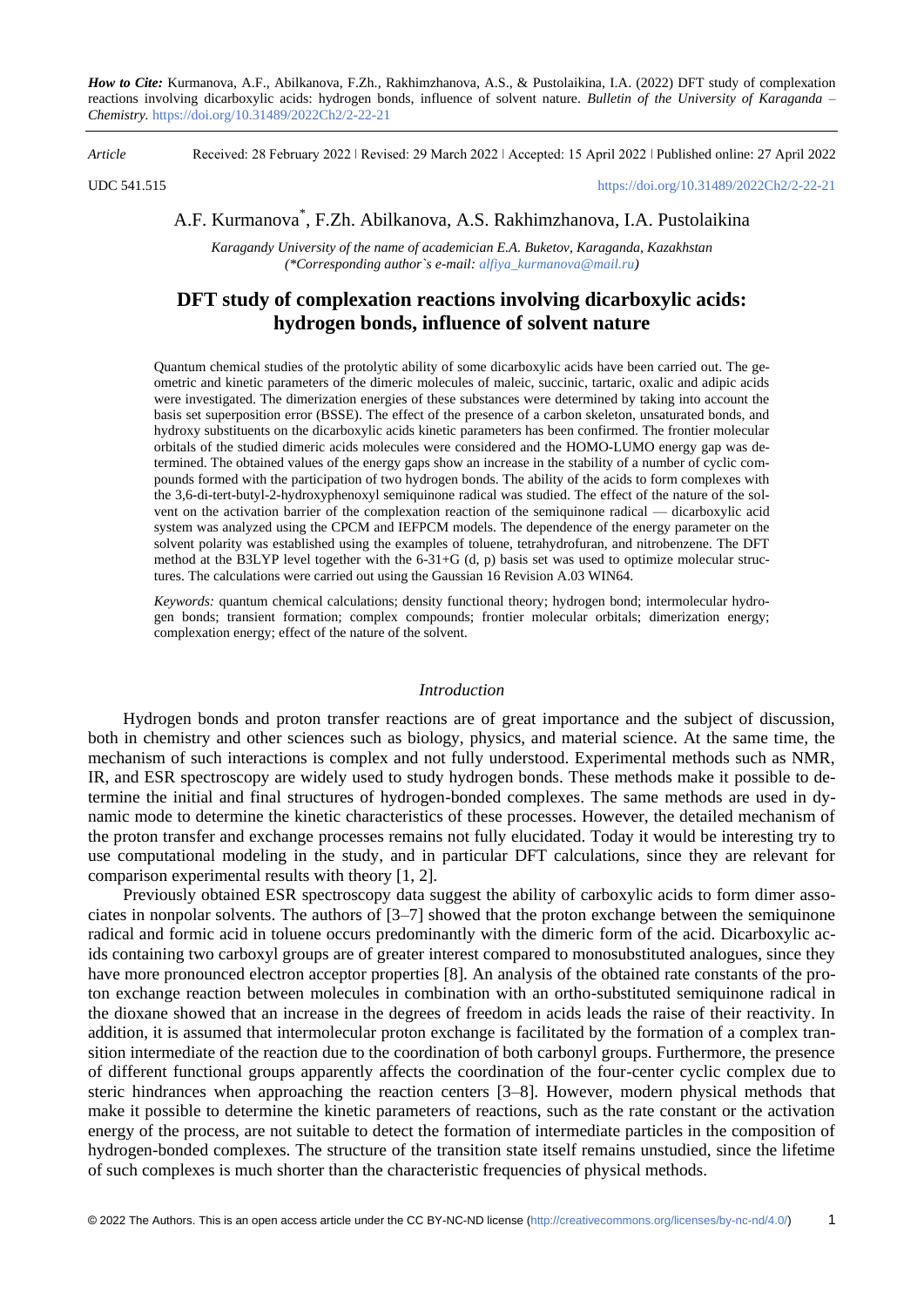In this regard, there is the task to determine the structure of the intermediate complex by the density functional theory method, in which the corresponding processes with the participation of hydrogen bonds take place. Also, the purpose of this study was to establish the dependence of the stability of molecular complexes with the participation of dicarboxylic acids on the length of their structural skeleton and the nature of the solvent.

## *Experimental*

Modern instrumental methods make it possible to study the kinetics of elementary chemical processes occurring in nano- or femtosecond modes. However, it is not always possible to register each individual stage of fast reactions by experimental methods. This also applies to proton transfer and exchange processes. Therefore, computer technologies and computational modelling are widely used to predict the electronic structure and physicochemical properties of various molecules.

Many methods have been developed to accurately describe weak interactions, including dispersion interactions. Thus, many authors prove by comparison that the B3LYP method generally gives good results in calculation the length of hydrogen bonds and the binding energy of dimers [9]. To optimize the geometric structures of a number of dicarboxylic acids and to establish the activation characteristics of protolytic processes, the DFT B3LYP method with the 6-31+G(d, p) basis set was used. This method was chosen because it contains both polarization and diffusion functions, which are important in the study of systems containing intramolecular hydrogen bonds and radical particles. The 6-31+G(d, p) basis includes one set of d-functions for non-hydrogen atoms (such as C, O and N), one set of p-functions for the hydrogen atom, and diffuse functions for heavy atoms.

All calculations were carried out using Gaussian 16.

#### *Results and Discussion*

The objects of study were the most abundant dicarboxylic aliphatic acids, such as oxalic, succinic, adipic, as well as maleic and tartaric unsaturated acids. It was interesting how the structural features of molecules affect their protolytic ability.

Different conformers of carboxylic acids are described in the literature [9-15]. We chose the most kinetically stable conformations for study. It is known that carboxylic acids form strong dimeric hydrogen-bonded complexes, which are stable even in the gas phase. Bonds between atoms in the reaction center can form linear (LHBC) or cyclic (CHBC) hydrogen-bonded complexes. These are especially interesting for the study by the methods of quantum mechanics, since they allow us to consider them as a model in the study of protolytic processes involving semiquinone radicals.

The structure of a cyclic complex of two molecules of dicarboxylic acids in a dimer can be represented by the scheme:



where  $R$  — is the radical of a dicarboxylic acid.

It can be assumed that a hydrogen bond is formed between the acidic hydrogen of one carboxylic acid molecule and the carbonyl oxygen of the second molecule. Thus, two pairs of intermolecular hydrogen bonds between the carboxyl groups of two distinct molecules can be observed in a cyclic complex. Wang Xu and co-authors [16] determine the strength of the intermolecular hydrogen bond by the O-H elongation in O–H....O fragment and the reduction in the H…O distance. A shorter H…O distance corresponds to a stronger hydrogen bond.

In our studies, theoretical calculations were carried out in the gas phase without taking into account the influence of the medium. An analysis of bond lengths showed that O–H bond elongation is observed in a number of dimers: oxalic acid (1.0055 Å) < adipic acid (1.0057 Å) < maleic acid (1.0069 Å) < tartaric acid  $(1.0094\text{\AA})$  < succinic acid  $(1.012\text{\AA})$ . At the same time, the strength of the hydrogen bond decreases from succinic acid to oxalic acid respectively. The geometric parameters of the cyclic complex, such as the bond length R(H..O), R(OO), R(CO) and the valence angles formed by the H–O–C and O–C–O atoms, can also be used to describe the hydrogen bond (Table 1). Isomers molecules with the lowest energy were selected for the study of monomers and dimers.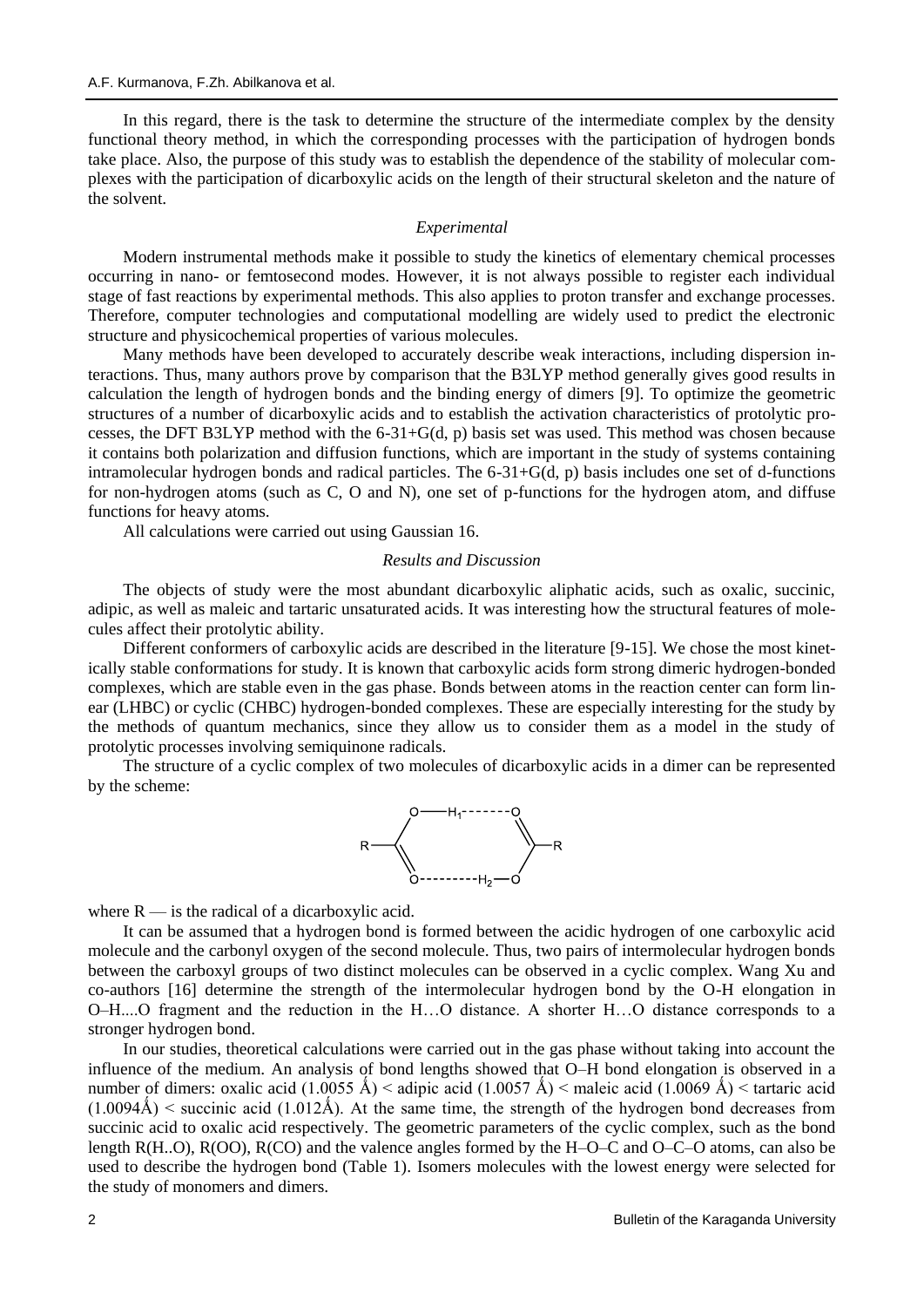| $N_{2}$ | Compound                                        | R <sub>(OH)</sub> , A | $R(OO)$ , $\AA$ | $R_{(O)}$<br>$_{\rm Hb}$ , A | $\angle$ HOC, deg | $\angle$ OCO, deg |
|---------|-------------------------------------------------|-----------------------|-----------------|------------------------------|-------------------|-------------------|
|         | Oxalic<br>HOOC-COOH                             | 1.0055                | 2.6500          | 1.6448                       | 110.1             | 126.8             |
|         | Maleic<br>НООССН=СНСООН                         | 1.0069                | 2.6362          | 1.6293                       | 110.3             | 124.6             |
|         | Succinic<br>$HOOC$ - $CH2$ ) <sub>2</sub> -COOH | 1.0120                | 2.6171          | 1.6051                       | 110.6             | 124.3             |
| 4       | Tartaric<br>HOOC-(CH-OH) <sub>2</sub> -COOH     | 1.0094                | 2.6580          | 1.6159                       | 110.9             | 125.6             |
|         | Adipic<br>$HOOC$ - $(CH2)4$ -COOH               | 1.0057                | 2.6456          | 1.6401                       | 110.4             | 124.1             |

**Geometric parameters of dicarboxylic acid dimers obtained using DFT B3LYP/6-31G+(d, p) calculations**

As can be seen from the data in Table 1, there is no explicit dependence of the hydrogen bond strength in the dimers of the considered dicarboxylic acids. Perhaps this is due to the fact that the number of possible conformers increases significantly with the carbon skeleton growth, and we were not able to identify more stable possible structures. At the same time, it can be seen that DFT methods are sensitive to changes in the geometric structure of molecules, to the presence of multiple bonds, and the presence of substituents.

The dimerization energy can be another parameter that makes it possible to judge the stability of hydrogen-bonded complexes [17–19]. Table 2 shows the energies of individual molecules ( $E_{\text{acid}}$ ) and the energies of dimers (*Е*dimer), which were calculated taking into account the BSSE (Basis Set Superposition Error) correction for the imperfection of the basis set. To calculate the dimerization energy  $(\Delta E(d))$  the following formula was used:

$$
\Delta E(d) = 2E_{\text{acid}} - E_{\text{d}} \tag{1}
$$

where  $E_{acid}$  — is the calculated energy values of the acid molecule;  $E_d$  — is the calculated energy values of the dimer molecule.

Table 2

| No                                                  | Acid     | $E_{\text{acid}}$ , a.u.* | $E_{\text{dimer}}$ , a.u.* | $\Delta E_d$ , kJ/mol |  |
|-----------------------------------------------------|----------|---------------------------|----------------------------|-----------------------|--|
|                                                     | Oxalic   | $-378.324383$             | $-756.67244$               | 62.15                 |  |
|                                                     | Maleic   | $-455.740552$             | $-911.493814$              | 33.37                 |  |
|                                                     | Succinic | -456.974237               | -913.975589                | 71.19                 |  |
| 4                                                   | Tartaric | $-607.403223$             | $-1214.82758$              | 55.48                 |  |
|                                                     | Adipic   | $-535.610467$             | $-1071, 249247$            | 74.34                 |  |
| <i>Note</i> : *1 a.u. = 2625.5 kJ·mol <sup>-1</sup> |          |                           |                            |                       |  |

**Dimerization energies of a number of dicarboxylic acids obtained by the DFT B3LYP/6-31G+(d, p) calculations**

As can be seen from Table 2 the dimerization energies depend on the length of the carbon skeleton of dicarboxylic acid molecules. The values of Δ*E*<sub>d</sub> in the considered series from oxalic (62.1 kJ/mol) to succinic (71.2 kJ/mol) and adipic (74.3 kJ/mol) acids increase, which can be interpreted in favor of the strength of the resulting intermolecular hydrogen-bonded complexes. The presence of an unsaturated bond destabilizes the dimer molecule in the case of maleic acid ( $\Delta E_d = 33.4$  kJ/mol). A similar effect is produced by the influence of steric factors, particularly, in hydroxy-substituted tartaric acid. Theoretical calculations show lower dimerization energy for tartaric acid  $(\Delta E_d = 55.5 \text{ kJ/mol})$  compared to the unsubstituted analogue  $(\Delta E_d = 71.19 \text{ kJ/mol}, \text{succinic acid}).$ 

The analysis of frontier molecular orbitals allows us to study such an important parameter of quantum chemistry as population. The highest occupied molecular orbitals (HOMO) are outer orbitals that tend to donate the electrons they contain, thereby being electron donors. The next orbital is the lowest unoccupied molecular orbital (LUMO) capable of receiving electrons. The energy difference between the described levels allows measuring the HOMO-LUMO gap and can be used to characterize the stability of the molecule under study: if the energy gap is smaller, then the chemical reactivity is higher and the kinetic stability of the molecule is lower.

The HOMO and LUMO energies of dicarboxylic acids dimers are shown in Table 3. These data make it possible to determine the values of the HOMO-LUMO gap.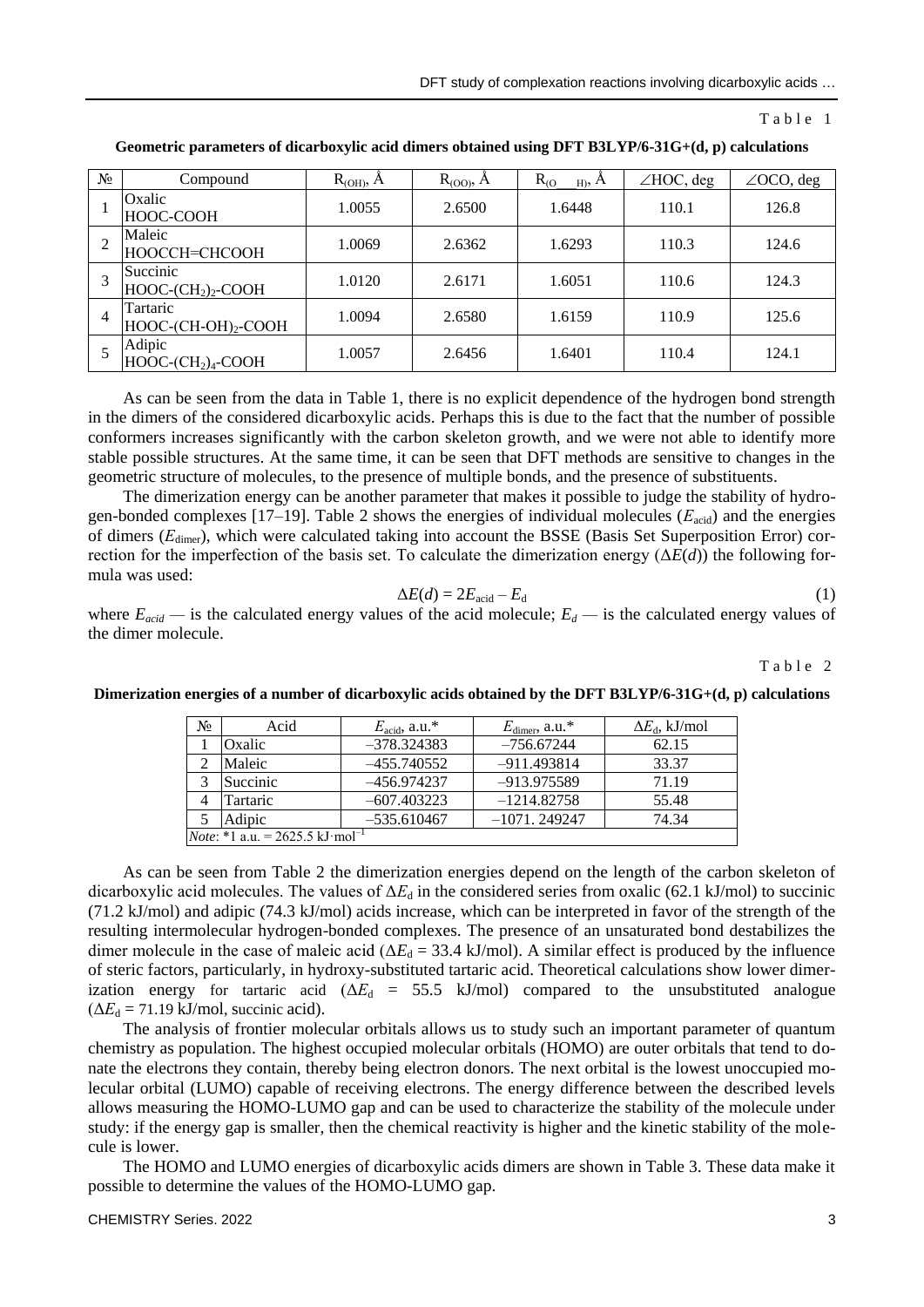### Table 3

|                          | Dimeric                          |                            |                  |                   |
|--------------------------|----------------------------------|----------------------------|------------------|-------------------|
| $N\!{\underline{\rm o}}$ | compounds of<br>carboxylic acids | $E_{\text{(LUMO)}}$ , a.u. | $E(HOMO)$ , a.u. | $\Delta E$ , a.u. |
| 1                        | Oxalic                           | $-0.08232$                 | $-0.28977$       | 0.20745           |
| $\overline{2}$           | Maleic                           | $-0.07292$                 | $-0.28046$       | 0.20754           |
| $\mathfrak{Z}$           | Succinic                         | $-0.01101$                 | $-0.27518$       | 0.26417           |
| $\overline{4}$           | Tartaric                         | $-0.03833$                 | $-0.2669$        | 0.22857           |
| 5                        | Adipic                           | $-0.00101$                 | $-0.27756$       | 0.27655           |

**Theoretical levels of the HOMO-LUMO transition calculated by the DFT B3LYP/6-31G+(d, p) method**

The data presented in Table 3 are ordered by increasing carbon skeleton of dicarboxylic acid molecules. The value of the energy gap rises from 0.20745 a.u. for oxalic acid to 0.26417 a.u. for succinic acid, and to 0.27655 a.u. for adipic acid. Comparison of dimers of acids with the same carbon skeleton showed that stability increases in the presence of multiple bonds (Δ*E* for maleic acid is 0.20754 a.u.), and reactivity increases with the introduction of hydroxy substituents (Δ*E* for tartaric acid is 0.22857 a.u.).

Another method for studying the strength of H-bonds is the analysis of natural bond orbitals (NBO). NBO analysis shows the role of intermolecular orbital interaction in the dimer due to charge transfer. Thus, knowing the charges on the O1–H....O2 atoms of the cycles formed due to hydrogen bonds in dicarboxylic acid dimers, it is possible to estimate the electrostatic forces affecting the strength of the hydrogen bond. According to our calculated data, the charge on the O1 atom of carboxyl groups increases in the series: oxalic acid  $(-0.624)$  < succinic acid  $(-0.663)$  < adipic acid  $(-0.670)$ . The charge on the H atom decreases in the same sequence of acids: oxalic acid  $(0.525)$  > succinic acid  $(0.523)$  > adipic acid  $(0.521)$ . This pattern indicates an increase in the electron density and, accordingly, shows an increase in the strength of the hydrogen bond with an increase in the length of the carbon chain of the aliphatic acid.

Based on the results of numerous studies on the proton exchange between semiquinone radicals and H-acids, there were ideas about the formation of a hydrogen bonded complex (HBC), which has a cyclic structure. Figure 1 shows the spatial structure of the intermolecular complex of the studied dicarboxylic acids with 3,6-ditert.butyl-2-oxyphenoxyl, calculated with full optimization of all geometric parameters by the DFT method.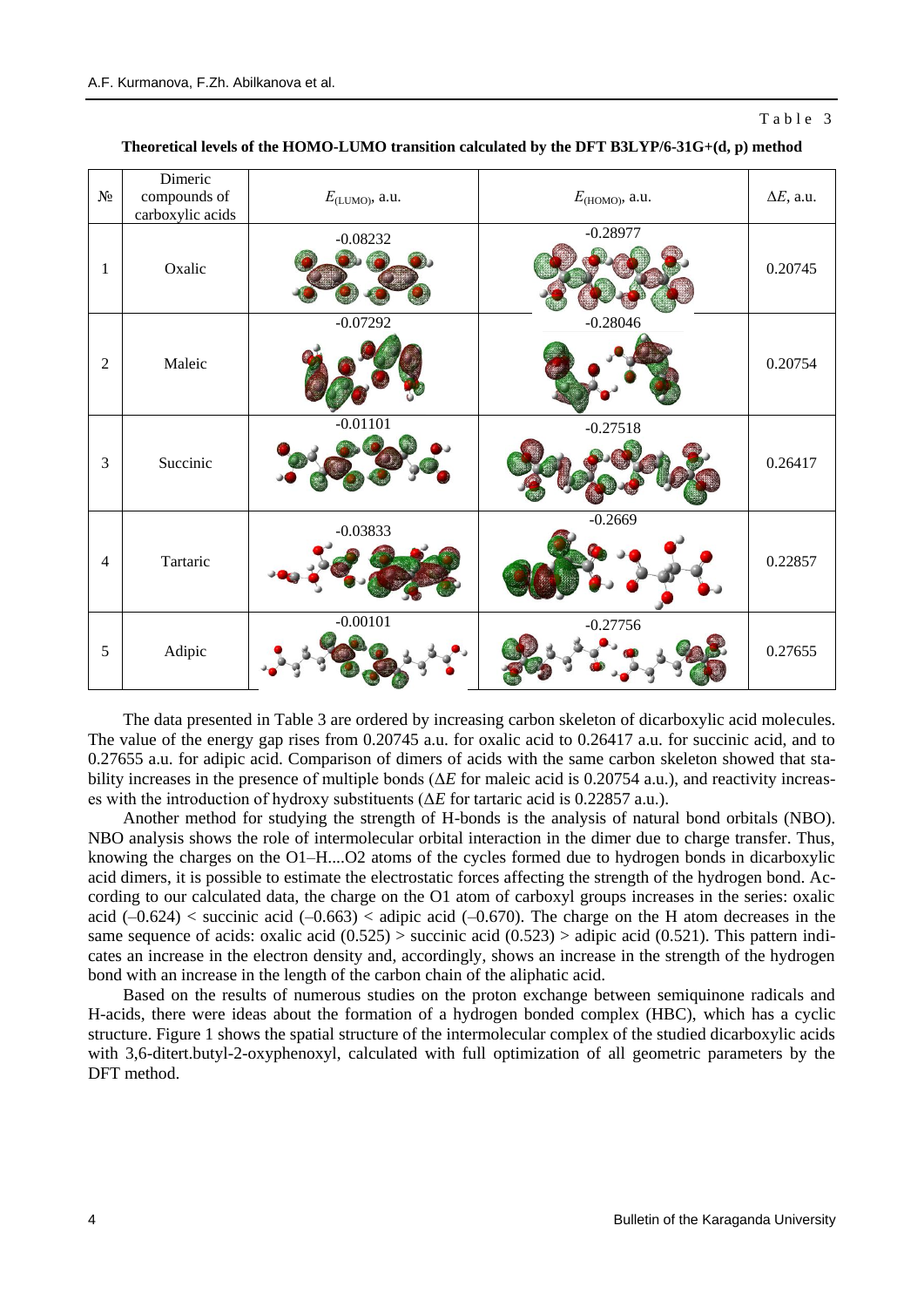

Figure 1. Spatial structures of HBC between 3,6-ditert.butyl-2-oxyphenoxyl and: *a*) oxalic acid; *b*) maleic acid; *c*) succinic acid; *d*) tartaric acid; *e*) adipic acid

The strength of the hydrogen bond increases correspondingly in a number of complexes with oxalic acid (1.84 Å) < succinic acid (1.78Å) < adipic acid (1.67 Å), thereby showing the possibility of faster proton transfer or exchange over a shorter intermolecular O–H...O bridge.

The presence of multiple bonds in molecules (maleic acid,  $R(O-H...O) = 1.89 \text{ Å}$ ) and hydroxo substituents (tartaric acid,  $R(O-H...O) = 1.85$  Å) reduces the stability of hydrogen bonds, compared with similar molecules.

To predict the ability to complex formation, we analyzed the energy of complex formation (∆*E*c.f.) in the studied acids with an ortho-substituted semiquinone radical (Table 4). The parameter was calculated according to the following equation:

$$
\Delta E_{\rm c.f.} = (E_{\rm acid} + E_{\rm radical}) - E_{\rm complex} \tag{2}
$$

where  $E_{\text{acid}}$  — is the calculated energy values of the acid molecule; E<sub>radical</sub> — is the calculated energy values of the 3,6-ditert-butyl-2-hydroxyphenoxyl molecule;  $E_{\text{complex}}$  — is the calculated values of the energy of a molecule of an acid complex with a semiquinone radical.

Table 4

| Dicarboxylic acids                                  | $E_{\text{acid}}$ , a.u.* | $E_{radical}$ , a.u.* | $E_{complex}$ , a.u.* | $\Delta E_{\text{cf}}$ , kJ/mol |  |
|-----------------------------------------------------|---------------------------|-----------------------|-----------------------|---------------------------------|--|
| Oxalic                                              | $-378.3243833$            | $-696.6086038$        | $-1074.954094$        | 55.42                           |  |
| Maleic                                              | $-455.7405525$            | $-696.6086038$        | $-1152.370308$        | 55.53                           |  |
| Succinic                                            | -456.9742366              | $-696.6086038$        | $-1153.604634$        | 57.22                           |  |
| Tartaric                                            | $-607.4032232$            | $-696.6086038$        | $-1304.033289$        | 56.35                           |  |
| Adipic                                              | $-535.6104668$            | $-696.6086038$        | $-1232.240235$        | 55.57                           |  |
| Octanedioic                                         | $-614.2422408$            | $-696.6086038$        | $-1310.871977$        | 55.48                           |  |
| <i>Note</i> : *1 a.u. = 2625.5 kJ mol <sup>-1</sup> |                           |                       |                       |                                 |  |

**The energies of complex formation of some dicarboxylic acids with 3,6-di-tert-butyl-2-hydroxyphenoxyl calculated by the DFT UB3LYP/6-31G+(d, p) method**

The results of computational modelling show that the energy of complex formation with an increase in the number of –(CH<sub>2</sub>)– chain links in the series of succinic ( $\Delta E_{\text{c.f.}}$  = 57.22 kJ/mol) > adipic ( $\Delta E_{\text{c.f.}}$  =  $= 55.57$  kJ/mol) > octanedioic ( $\Delta E_{cf} = 55.48$  kJ/mol) acids decreases. Oxalic acid, which does not contain a methylene group, has the lowest energy parameter value ( $\Delta E_{cf.}$  = 55.42 kJ/mol). It can be seen that the presence of a multiple bond in maleic acid ( $\Delta E_{cf.}$  = 55.53 kJ/mol) or hydroxy substituents in tartaric acid  $(\Delta E_{cf.} = 56.35 \text{ kJ/mol})$  also results in a decrease in the complex formation energy, in comparison with succinic acid.

In accordance with the experiment [8], the values of the HOMO-LUMO gap between the frontier orbitals in the molecules of the complexes were found (Table 5).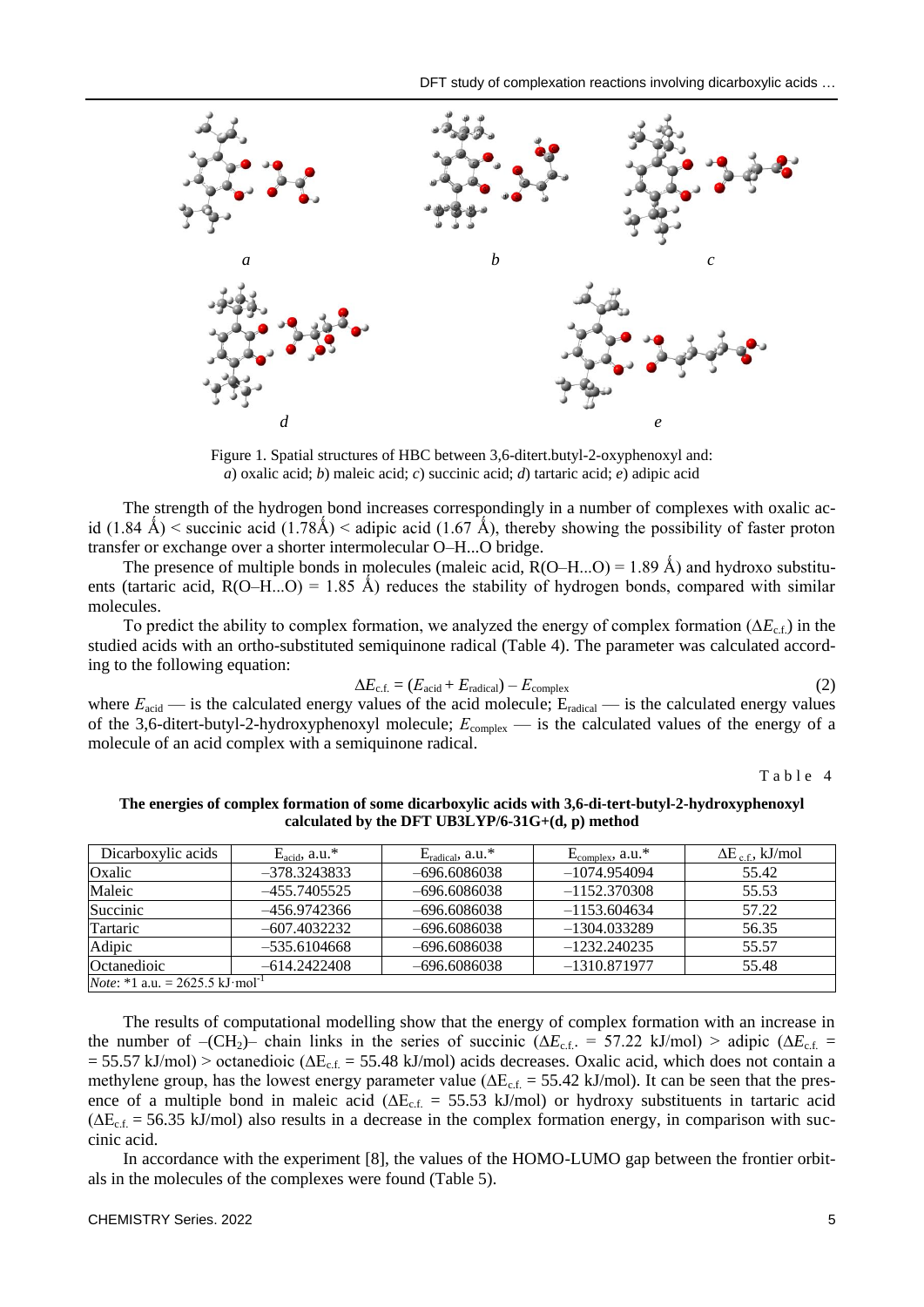| No | Dicarboxylic acids | $E_{\text{(LUMO)}},$ a.u. | $E_{(SOMO)}$ , a.u. | $\Delta E$ , a.u. |
|----|--------------------|---------------------------|---------------------|-------------------|
|    | Oxalic acid        | $-0.13290$                | $-0.21364$          | 0.08074           |
|    | Maleic acid        | $-0.14055$                | $-0.22124$          | 0.08069           |
|    | Succinic acid      | $-0.12874$                | $-0.20945$          | 0.08071           |
|    | Tartaric acid      | $-0.13542$                | $-0.21622$          | 0.0808            |
|    | Adipic acid        | $-0.12616$                | $-0.20686$          | 0.0807            |

**SOMO-LUMO gap in a complex of dicarboxylic acids with 3,6-ditert.butyl-2-oxyphenoxyl calculated by the DFT UB3LYP/6-31G+(d, p) method**

As can be seen from the Table 5, the SOMO-LUMO gap decreases in the range from 0.08074 to 0.0807 a.u. for a number of complexes with acids from oxalic to succinic and adipic. Thus, it can be seen that an increase in the carbon skeleton of dicarboxylic acid increases the ability to form stronger hydrogenbonded complex. It is interesting to note that the double bond in maleic acid contributes to a lower value of the SOMO-LUMO gap, compared with oxalic acid. The presence of hydroxy substituents in tartaric acid, on the contrary, increases the energy difference between the frontier orbitals to 0.0808 a.u.

To establish the effect of the solvent nature on the kinetics of the proton exchange process in a cyclic type model complex between maleic acid and 3,6-di-tert-butyl-2-hydroxyphenoxyl, the activation characteristics were analyzed using a Conductor-like Polarizable Continuum Model (CPCM) and a Integral Equation Formalism Polarizable Continuum Model (IEFPCM) (Table 6). The synchronous transit method (TS) was used to find the transition states of the complexes. The values of activation barriers were determined as the difference between the energy obtained during the complete optimization of the complex  $(E_1)$  and the energy of the transition state  $(E_{TS})$ :

$$
\Delta E = E_1 - E_{\text{TS}}.\tag{3}
$$

Table 6

| Solvents                                          | Model of a polarizable<br>medium | $E_1$ , a.u.*  | $E_{\text{TS}}$ , a.u.* | $\Delta E$ , a.u.* | $\Delta E$ , kJ/mol |
|---------------------------------------------------|----------------------------------|----------------|-------------------------|--------------------|---------------------|
| Vacuum                                            |                                  | $-1152.363912$ | $-1152.351546$          | 0.0123653          | 32.465              |
| Dioxane                                           | <b>CPCM</b>                      | $-1152.369499$ | $-1152.357417$          | 0.0120821          | 31.722              |
|                                                   | <b>IEFPCM</b>                    | $-1152.368304$ | $-1152.356311$          | 0.01199307         | 31.488              |
|                                                   | <b>CPCM</b>                      | $-1152.369878$ | $-1152.357614$          | 0.012264           | 32.199              |
| Toluene                                           | <b>IEFPCM</b>                    | $-1152.36867$  | $-1152.356662$          | 0.01200827         | 31.528              |
|                                                   | <b>CPCM</b>                      | $-1152.373574$ | $-1152.361337$          | 0.012237           | 32.128              |
| Tetrahydrofuran                                   | <b>IEFPCM</b>                    | $-1152.372796$ | $-1152.360529$          | 0.01226661         | 32.206              |
| Nitrobenzene                                      | <b>CPCM</b>                      | $-1152.37506$  | $-1152.362794$          | 0.012266           | 32.204              |
|                                                   | <b>IEFPCM</b>                    | $-1152.374846$ | $-1152.362501$          | 0.012345           | 32.412              |
| <i>Note</i> : *1 a.u.=2625.5 kJ mol <sup>-1</sup> |                                  |                |                         |                    |                     |

**Activation characteristics of the proton exchange process in a model complex of the cyclic type of maleic acid with 3,6-di-tert-butyl-2-hydroxyphenoxyl in various solvents**

As can be seen from Table 5, there is a decrease in the activation barrier regardless of the solvents nature and the chosen solvation model. An increase in the polarity of the solvent leads to stabilization of the complex in comparison with the data obtained for the gas phase. In the absence of a solvation medium, the calculated value of the activation barrier of the process is 32.47 kJ/mol. In the 1,4 dioxane aprotic solvent (ε = 2.21) the value of ∆*E* is lower than in vacuum. It is 31.722 kJ/mol according to CPCM and 31.49 kJ/mol according to IEFPCM model. In toluene indifferent solvent,  $(\epsilon = 2.379)$  the barrier value decreases to 32.19 kJ/mol (CPCM) and 31.52 kJ/mol (IEFPCM), in the case of a tetrahydrofuran solvating solvent  $(\epsilon = 7.58)$  this value is 32.13 kJ/mol (CPCM) and 32.20 kJ/mol (IEFPCM). A relatively high activation energy value of 32.2 kJ/mol (CPCM) and 32.41 kJ/mol (IEFPCM) is predicted for the nitrobenzene polar solvent  $(\epsilon = 35.72)$ .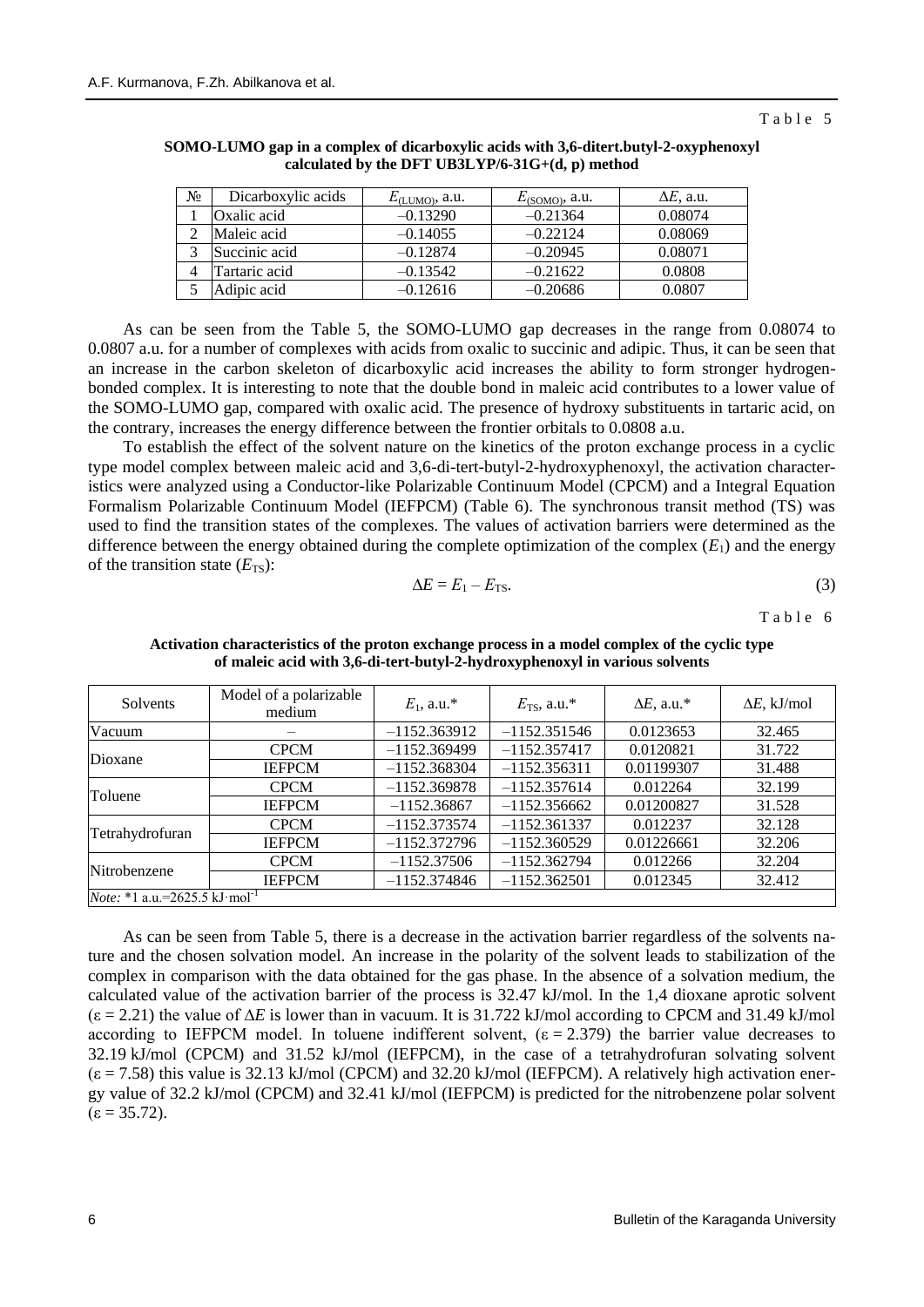#### *Conclusions*

Thus, quantum-chemical studies using the DFT B3LYP method made it possible to establish a correlation between the activation energy obtained from the experimental kinetic parameters of protolytic processes involving dicarboxylic acids and the energies of formation of cyclic-type complexes in dimeric molecules. It was shown that an increase in the number of methylene groups in a molecule leads to the rise in dimerization energies. At the same time, the appearance of multiple bonds or substituents in acid molecules allows to detect the opposite effect. The energy gap between the frontier molecular orbitals of the studied dimer molecules increases with the length of the carbon skeleton, and decreases in unsaturated and substituted analogs. However, the observed dependencies require further confirmation.

The weakening of hydrogen bonds in the homologous series of acids, as well as in a molecule containing hydroxy substituents or a multiple bond was revealed during the study of the structure of complex formed by the semiquinone radical with dicarboxylic aliphatic acids. In addition, using the example of maleic acid and the semiquinone radical, it was found that an increase in the polarity of the solvent, the activation characteristics of the complex formation process decrease.

Based on the availability of experimental ESR spectroscopy data on the kinetics of protolytic reactions involving dicarboxylic acids, it is possible to continue theoretical studies of the mechanism of the reactions described above.

### References

1 Limbach H. H., Baumgartner S., Franke R., Mannle F., Scherer G., Denisov G.S. Double Proton Tautomerism via Intra- or Intermolecular Pathways? The Case of Tetramethyl Reductic Acid Studied by Dynamic NMR: Hydrogen Bond Association, Solvent and Kinetic H/D Isotope Effects // Molecules. — 2021. — T. 26, № 14.

Macchi P., Casati N., Marshall W.G., Sironi A. The alpha and beta forms of oxalic acid di-hydrate at high pressure: a theoretical simulation and a neutron diffraction study // Crystengcomm. — 2010. — T. 12, № 9. — C. 2596–2603.

3 Nikolskiy S.N., Abilkanova F.Z., Golovenko A.S., Pustolaikina I.A., Masalimov A.S. Investigation of intermolecular proton exchange of 3,6-di-tert.butyl-2-oxyphenoxyl with N-phenylanthranilic acid by ESR spectroscopy method // Bulletin of the University of Karaganda-Chemistry. — 2020. — № 98. — C. 35–41.

4 Kutzhanova K.Z., Kurmanova A.F., Pustolaikina I.A., Ismagulov B.M. onempirical modeling of protolytic processes in dimeric molecules of amino acids // Bulletin of the University of Karaganda-Chemistry.— 2018. — № 90. — C. 58–63.

5 Pustolaikina I.A., Kutzhanova K.Z., Pushchina A.V., Kurmanova A.F. Proton exchange in ammonia, water and formic acid dimers: quantum-chemical calculation // Bulletin of the University of Karaganda-Chemistry. — 2018. — № 90. — С. 64–70.

6 Pustolaikina, I. A.; Kurmanova, A. F.; Embergenova, A. K. Evaluation of protolytic ability for the series of OH-acids by the semiempirical methods of quantum chemistry// Bulletin of the University of Karaganda-Chemistry. – 2011. № 61. – C. 4–9.

7 Masalimov A.S., Kurmanova A.F., Nikolskiy S.N., Ospanov A.U., Tur A.A. EPR-spectroscopy of the fast proton exchange reactions in solutions // Bulletin of the University of Karaganda – Chemistry. — 2014. —  $\mathbb{N}^2$  73. — C. 30–35.

8 Masalimov A.S., Bocharova A.V., Kurmanova A.F., Khasanova E.R., Nikolsky S.N. ESR spectroscopy of the protolytic ability of carboxylic acids // Bulletin of the University of Karaganda – Chemistry. — 2009. —  $\mathbb{N}_2$  55. — C.4–10.

Wang C.H., Zhang R.Q., Lin Z.J. A comparative study on intermolecular hydrogen bond interactions in molecular dimers using different levels of computational methods // Journal of Theoretical & Computational Chemistry. — 2012. — Vol. 11, № 6. — P. 1237–1259.

10 Thangarasu S., Siva V., Athimoolam S., Bahadur S.A. Molecular structure, spectroscopic and quantum chemical studies on benzoic acid and succinic acid co-crystals of 2-aminopyrimidine // Journal of Theoretical & Computational Chemistry. — 2018. — T. 17, № 4.

11 Mroz D., Wang R. M., Englert U., Dronskowski R. Displacement parameters from density-functional theory and their validation in the experimental charge density of tartaric acid // Crystengcomm. — 2021. — T. 23,  $\mathcal{N}_2$  4. — C. 1052–1058.

12 Esrafili M.D., Behzadi H. A theoretical study on H-bonding interactions in maleic acid: calculated O-17, H-1 NMR parameters and QTAIM analysis // Molecular Simulation. — 2012. — T. 38,  $N_2$  11. — C. 896–905.

13 Ganesan M., Vedamanickam N., Paranthaman S. Studies of intramolecular H-bond interactions and solvent effects in the conformers of glycolic acid — A quantum chemical study // Journal of Theoretical & Computational Chemistry.  $-2018$ . - T. 17, N<sub>o</sub> 1.

14 Malloum A., Conradie J. Proton transfer free energy and enthalpy from water to methanol // Computational and Theoretical Chemistry. — 2021. — T. 1199.

15 Bureiko S.F. The kinetic spectroscopy of hydrogen exchange processes in systems with hydrogen bond // 16th International Conference on Spectroscopy of Molecules and Crystals; Minist E., Sci Ukraine. ‒ T. 5507: Proceedings of the Society of Photo-Optical Instrumentation Engineers (Spie) ‒ Sevastopol, UKRAINE, 2003. — C. 143–153.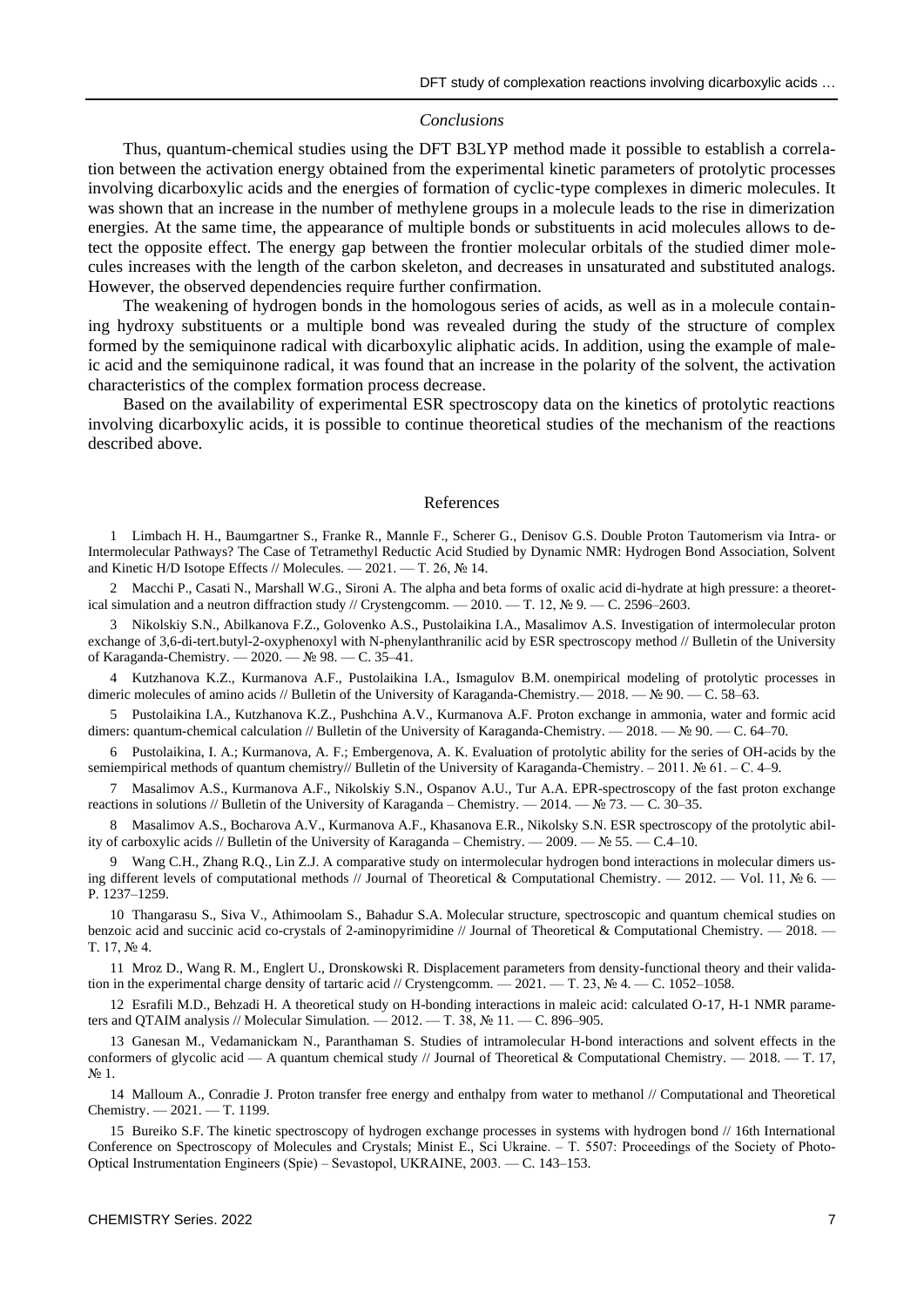16 Xu, W., & Zhang, R.Y. Theoretical Investigation of Interaction of Dicarboxylic Acids with Common Aerosol Nucleation Precursors. Journal of Physical Chemistry A. — 2012. —  $\mathbb{N}$  116(18). — C. 4539–4550.

17 Otukile K.P., Kabanda M.M. A DFT mechanistic, thermodynamic and kinetic study on the reaction of 1, 3, 5 trihydroxybenzene and 2, 4, 6-trihydroxyacetophenone with (OOH)-O-center dot in different media // Journal of Theoretical & Computational Chemistry. — 2019. — T. 18,  $\mathbb{N}^2$  4.

18 Terent'ev A.O., Borisova N. S., Khamitov E.M., Zimin Y.S., Mustafin A.G. Experimental and Quantum-Chemical Studies of the Reactions of 6-Methyluracil with Succinic and Fumaric Acids // Russian Journal of Physical Chemistry A. — 2014. — T. 88, № 12. — C. 2068–2072.

19 Macoas E.M.S., Fausto R., Lundell J., Pettersson M., Khriachtchev L., Rasanen M. A matrix isolation spectroscopic and quantum chemical study of fumaric and maleic acid // Journal of Physical Chemistry A. — 2001. — T. 105, № 15. — C. 3922–3933.

### А.Ф. Курманова, Ф.Ж. Абилканова, А.С. Рахимжанова, И.А. Пустолайкина

## **Дикарбон қышқылдары қатысатын комплекс түзілу реакцияларын DFT зерттеу: сутектік байланыс, еріткіш табиғатының әсері**

Кейбір дикарбон қышқылдарының протолиттік қабілетіне кванттық-химиялық зерттеулер жүргізілді. Малеин, янтарь, шарап, қымыздық және адипин қышқылдарының димерлі молекулаларының геометриялық және кинетикалық параметрлері зерттелді. Олардың димерлену энергиясы базалық жиынтық суперпозиция қатесін (BSSE) ескере отырып анықталды. Дикарбон қышқылдарының кинетикалық параметрлерінің көміртек қаңқасы, қанықпаған байланыстар және гидроксил алмастырғыштары болған кездегі тәуелділігі дәлелденді. Зерттелетін димер қышқылы молекулаларының шекаралық молекулалық орбитальдары қарастырылды. ЖТМО және ТБMO деңгейлері арасындағы энергия параметрлерінің айырмашылығы анықталды. Энергиялық аралықтардың алынған мәндері екі сутектік байланыстың қатысуымен түзілетін циклдік қосылыстар қатарындағы тұрақтылықтың жоғарылауын көрсетеді. Қышқылдардың 3,6-ди-трет-бутил-2-оксифеноксил семихинон радикалымен комплекс түзу қабілеті зерттелді. CPCM және IEFPCM үлгілерін пайдалана отырып, семихинон радикалы дикарбон қышқылы жүйесінің күрделі түзілу реакциясының активтену тосқауылына еріткіш табиғатының әсерін талдау қарастырылған. Энергетикалық параметрдің еріткіштің полярлығына тәуелділігі толуол, тетрагидрофуран және нитробензол мысалында анықталды. Молекулалық құрылымдарды оңтайландыру үшін DFT әдісі 6-31+G (d, p) негізіндегі B3LYP жуықтауында қолданылды. Есептеулер Gaussian 16 Revision A.03 WIN64 бағдарламасы арқылы жүргізілді.

*Кілт сөздер:* кванттық химиялық есептеулер; тығыздықтың функционалдық теориясы; сутектік байланыс; молекулааралық сутектік байланыстар; өтпелі қалыптасу; комплекстер; шекаралық молекулалық орбитальдар; димерлену энергиясы; күрделі түзілу энергиясы; еріткіш табиғатының әсері.

### А.Ф. Курманова, Ф.Ж. Абилканова, А.С. Рахимжанова, И.А. Пустолайкина

## **ДФТ изучение реакций комплексообразования с участием дикарбоновых кислот: водородные связи, влияние природы растворителя**

Проведены квантово-химические исследования протолитической способности некоторых дикарбоновых кислот. Исследованы геометрические и кинетические параметры димерных молекул малеиновой, янтарной, винной, щавелевой и адипиновой кислот. Их энергии димеризации были определены с учетом ошибки суперпозиции базисного набора (BSSE). Подтверждена зависимость кинетических параметров дикарбоновых кислот от наличия углеродного скелета, ненасыщенных связей и гидроксильных заместителей. Были рассмотрены граничные молекулярные орбитали исследуемых молекул димерных кислот и определена разница энергетических параметров между уровнями ВЗМО и НСМО. Полученные значения энергетических щелей свидетельствуют об увеличении устойчивости в ряду циклических соединений, образованных с участием двух водородных связей. Изучена способность кислот к комплексообразованию с радикалом семихинона 3,6-ди-трет.бутил-2-гидроксифеноксилом. Выполнен анализ влияния природы растворителя на активационный барьер реакции комплексообразования системы семихиноновый радикал — дикарбоновая кислота с использованием моделей CPCM и IEFPCM. На примерах толуола, тетрагидрофурана и нитробензола установлена зависимость энергетического параметра от полярности растворителя. Для оптимизации молекулярных структур использовали метод DFT в приближении B3LYP с базисным набором 6-31+G (d, p). Расчеты проводились с использованием программы Gaussian 16 Revision A.03 WIN64.

*Ключевые слова:* квантово-химические расчеты; теория функционала плотности; водородная связь; межмолекулярные водородные связи; переходное образование; комплексы; пограничные молекулярные орбитали; энергия димеризации; энергия комплексообразования; влияние природы растворителя.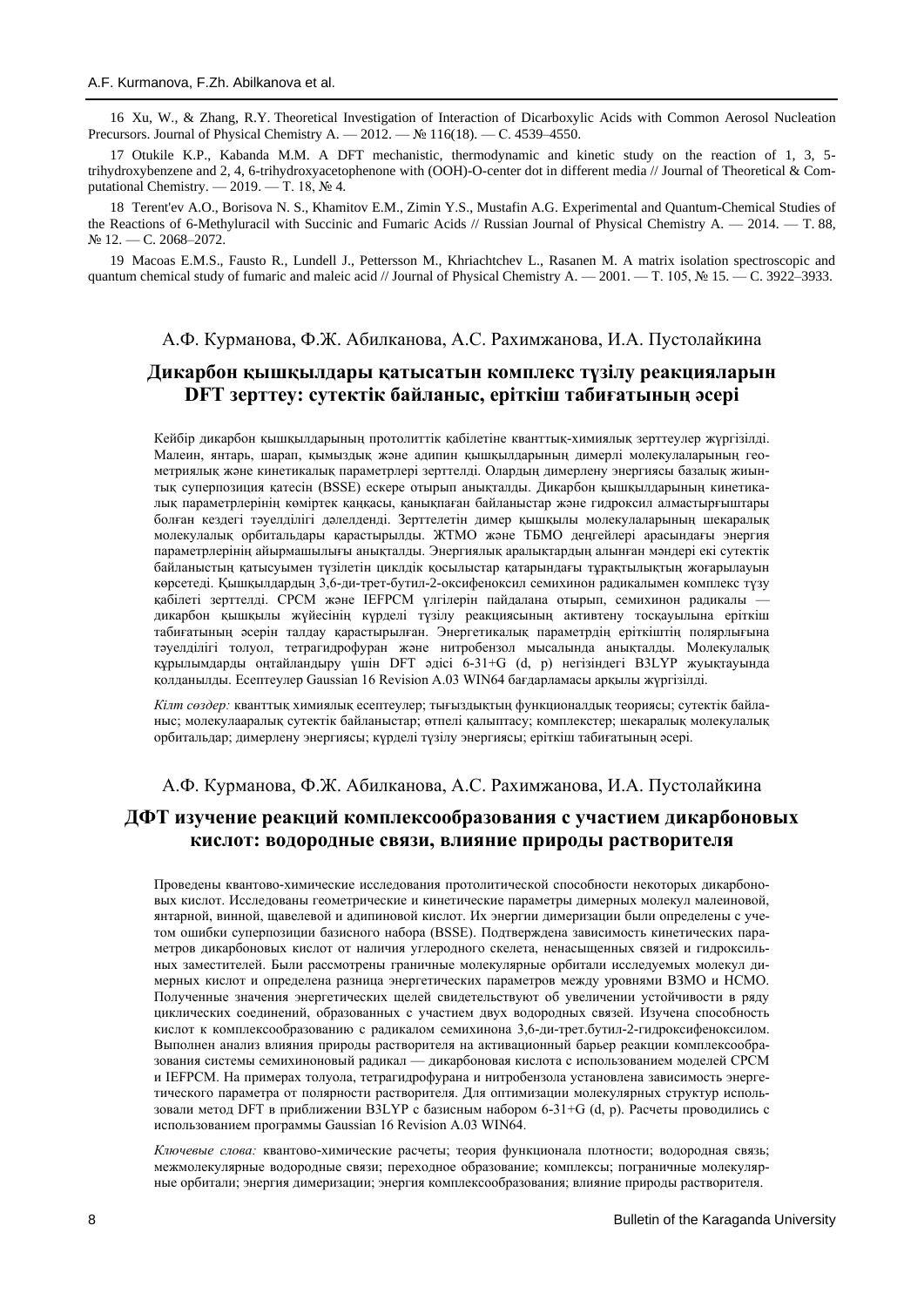#### References

1 Limbach, H. H., Baumgartner, S., Franke, R., Mannle, F., Scherer, G., & Denisov, G. S. (2021). Double Proton Tautomerism via Intra- or Intermolecular Pathways? The Case of Tetramethyl Reductic Acid Studied by Dynamic NMR: Hydrogen Bond Association, Solvent and Kinetic H/D Isotope Effects. *Molecules*, 26(14), Article 4373.<https://doi.org/10.3390/molecules26144373>

2 Macchi, P., Casati, N., Marshall, W.G., & Sironi, A. (2010). The alpha and beta forms of oxalic acid di-hydrate at high pressure: a theoretical simulation and a neutron diffraction study. *Crystengcomm*, *12*(9), 2596–2603.<https://doi.org/10.1039/c002471f>

3 Nikolskiy, S. N., Abilkanova, F. Z., Golovenko, A. S., Pustolaikina, I. A., & Masalimov, A. S. (2020). Investigation of intermolecular proton exchange of 3,6-di-tert.butyl-2-oxyphenoxyl with N-phenylanthranilic acid by ESR spectroscopy method. *Bulletin of the University of Karaganda – Chemistry* (98), 35–41[. https://doi.org/10.31489/2020Ch2/35-41](https://doi.org/10.31489/2020Ch2/35-41)

4 Kutzhanova, K. Z., Kurmanova, A. F., Pustolaikina, I. A., & Ismagulov, B. M. (2018). Nonempirical modeling of protolytic processes in dimeric molecules of amino acids. *Bulletin of the University of Karaganda – Chemistry* (90), 58–63. <https://doi.org/10.31489/2018ch2/58-63>

5 Pustolaikina, I.A., Kutzhanova, K.Z., Pushchina, A.V., & Kurmanova, A.F. (2018). Proton exchange in ammonia, water and formic acid dimers: quantum-chemical calculation. *Bulletin of the University of Karaganda-Chemistry* (90), 64–70. <https://doi.org/10.31489/2018ch2/64-70>

6 [Pustolaikina, I.A.,](https://www.webofscience.com/wos/author/record/4275445) [Kurmanova, A.F.,](https://www.webofscience.com/wos/author/record/4967758) [Embergenova, A. K.](https://www.webofscience.com/wos/author/record/21540000) (2011) [Evaluation of protolytic ability for the series of OH-acids](https://www.webofscience.com/wos/woscc/full-record/WOS:000422225000001)  [by the semiempirical methods of quantum chemistry.](https://www.webofscience.com/wos/woscc/full-record/WOS:000422225000001) *Bulletin of the University of Karaganda – Chemistry* (61), 4–9.

7 Masalimov A.S., Kurmanova A.F., Nikolskiy S.N., Ospanov A.U., Tur A.A. (2014). [ESR-spectroscopy of the fast proton ex](https://www.webofscience.com/wos/woscc/full-record/WOS:000422230700006)[change reactions in solutions.](https://www.webofscience.com/wos/woscc/full-record/WOS:000422230700006) *Bulletin of the University of Karaganda – Chemistry* (73), 30–35.

8 Masalimov A.S., Bocharova A.V., Kurmanova A.F., Khasanova E.R., Nikolsky S.N. (2009). ESR spectroscopy of the protolytic ability of carboxylic acids. *Bulletin of the University of Karaganda – Chemistry*(55), 4–10.

9 Wang, C. H., Zhang, R. Q., & Lin, Z. J. (2012). A comparative study on intermolecular hydrogen bond interactions in molecular dimers using different levels of computational methods. *Journal of Theoretical & Computational Chemistry*, *11*(6), 1237–1259. <https://doi.org/10.1142/s0219633612500836>

10 Thangarasu, S., Siva, V., Athimoolam, S., & Bahadur, S. A. (2018). Molecular structure, spectroscopic and quantum chemical studies on benzoic acid and succinic acid co-crystals of 2-aminopyrimidine. *Journal of Theoretical & Computational Chemistry*, *17*(4), Article 1850021.<https://doi.org/10.1142/s0219633618500219>

11 Mroz, D., Wang, R.M., Englert, U., & Dronskowski, R. (2021). Displacement parameters from density-functional theory and their validation in the experimental charge density of tartaric acid. *Crystengcomm, 23*(4), 1052–1058. <https://doi.org/10.1039/d0ce01425g>

12 Esrafili, M. D., & Behzadi, H. (2012). A theoretical study on H-bonding interactions in maleic acid: calculated O-17, H-1 NMR parameters and QTAIM analysis. *Molecular Simulation, 38*(11), 896–905[. https://doi.org/10.1080/08927022.2012.669477](https://doi.org/10.1080/08927022.2012.669477)

13 Ganesan, M., Vedamanickam, N., & Paranthaman, S. (2018). Studies of intramolecular H-bond interactions and solvent effects in the conformers of glycolic acid — A quantum chemical study. *Journal of Theoretical & Computational Chemistry, 17*(1). <https://doi.org/10.1142/s0219633618500098>

14 Malloum, A., & Conradie, J. (2021). Proton transfer free energy and enthalpy from water to methanol. *Computational and Theoretical Chemistry, 1199*[. https://doi.org/10.1016/j.comptc.2021.113189](https://doi.org/10.1016/j.comptc.2021.113189)

15 Bureiko, S. F. (2003, May 25-Jun 01). *The kinetic spectroscopy of hydrogen exchange processes in systems with hydrogen bond.* Paper presented at the 16th International Conference on Spectroscopy of Molecules and Crystals, Sevastopol, UKRAINE.

16 Xu, W., & Zhang, R. Y. (2012). Theoretical Investigation of Interaction of Dicarboxylic Acids with Common Aerosol Nucleation Precursors. *Journal of Physical Chemistry A, 116*(18), 4539-4550.<https://doi.org/10.1021/jp301964u>

17 Otukile, K.P., & Kabanda, M.M. (2019). A DFT mechanistic, thermodynamic and kinetic study on the reaction of 1,3,5 trihydroxybenzene and 2, 4, 6-trihydroxyacetophenone with (OOH)-O-center dot in different media. *Journal of Theoretical & Computational Chemistry, 18*(4)[. https://doi.org/10.1142/s0219633619500238](https://doi.org/10.1142/s0219633619500238)

18 Terent'ev, A.O., Borisova, N.S., Khamitov, E.M., Zimin, Y.S., & Mustafin, A.G. (2014). Experimental and Quantum-Chemical Studies of the Reactions of 6-Methyluracil with Succinic and Fumaric Acids. *Russian Journal of Physical Chemistry A, 88*(12), 2068–2072.<https://doi.org/10.1134/s003602441412036x>

19 Macoas, E.M.S., Fausto, R., Lundell, J., Pettersson, M., Khriachtchev, L., & Rasanen, M. (2001). A matrix isolation spectroscopic and quantum chemical study of fumaric and maleic acid. *Journal of Physical Chemistry A*, *105*(15), 3922–3933. <https://doi.org/10.1021/jp003802p>

#### Information about authors

**Kurmanova, Alfiya Faridovna** — Candidate of chemical sciences, Professor, Karagandy University of the name of academician E.A. Buketov, Universitetskaya street, 28, 100024, Karaganda, Kazakhstan; e-mail: [alfiya\\_kurmanova@mail.ru,](mailto:alfiya_kurmanova@mail.ru) [https://orcid.org/0000-0003-4548-8145;](https://orcid.org/0000-0003-4548-8145)